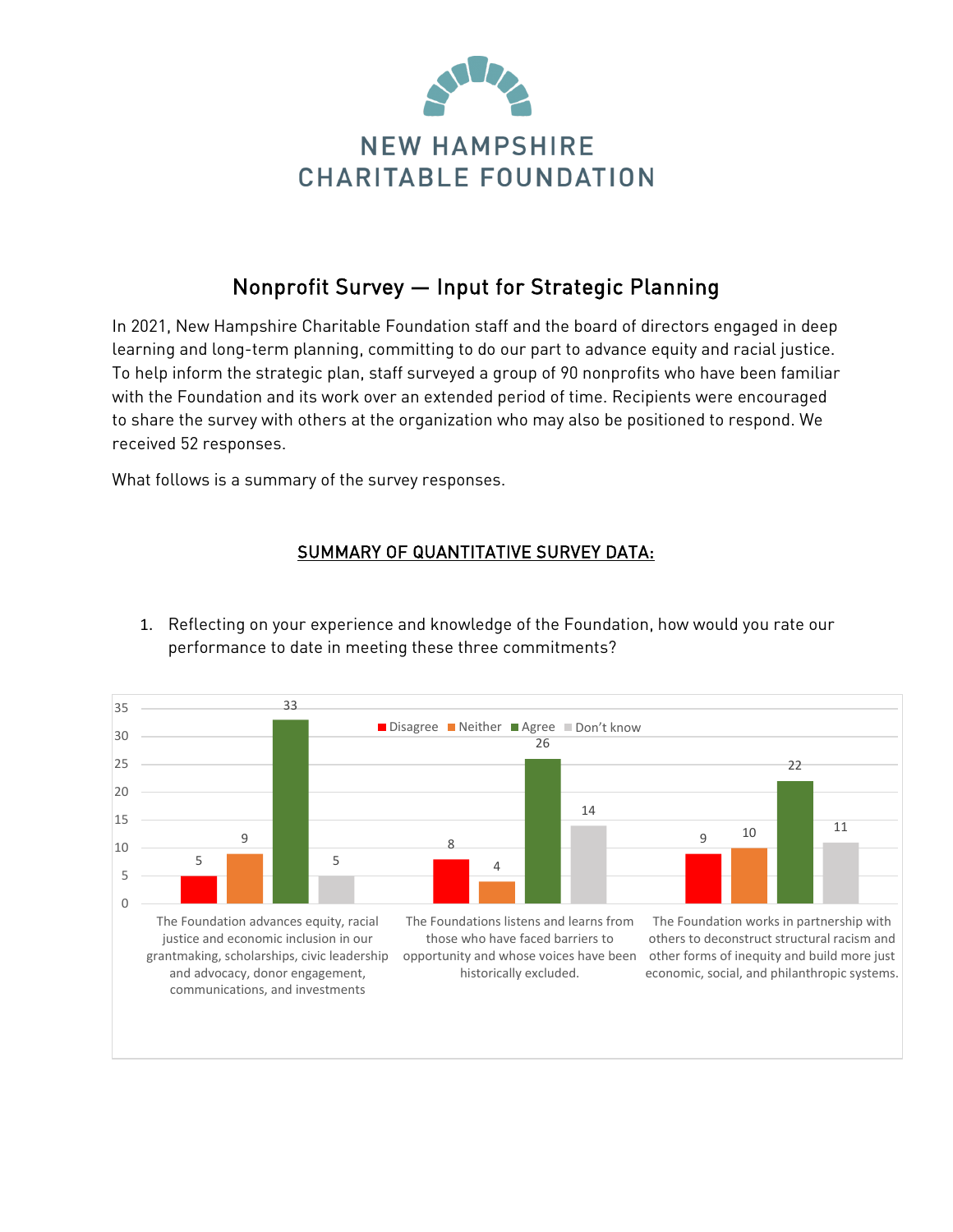2. Reflecting on your experience and knowledge of the Foundation, how would you rate our current performance in the following "ways of being": Collaborative, Brave, Transparent, Anti-racist, and Authentic?



#### SUMMARY OF QUALITATIVE SURVEY DATA:

The survey asked three qualitative questions:

- $\triangleright$  What steps or actions should the Foundation take to advance [the three commitments listed in Question 1 on page 1]? How can we do better?
- $\triangleright$  In your experience, how have we NOT been collaborative, brave, transparent, anti-racist or authentic?
- $\triangleright$  Do you have any thoughts about how we can better live up to [the three commitments and "ways of being" listed in Questions 1 and 2 above]?

For the purposes of this summary, this document is organized into themes that rose to the top and are supported by survey responses that illustrate each theme. The comments provide enough clarity of understanding they need not be organized as direct responses to each of the three questions. Comments included are taken directly from the survey and have generally not been edited except for some limited editing for brevity, or broken apart when one comment included components related to more than one theme.

The qualitative questions were designed to get at *improvements or changes* we could make as relates to the three commitments and "ways of being" included in the questions on page 2, so the bulk of the responses reflect this.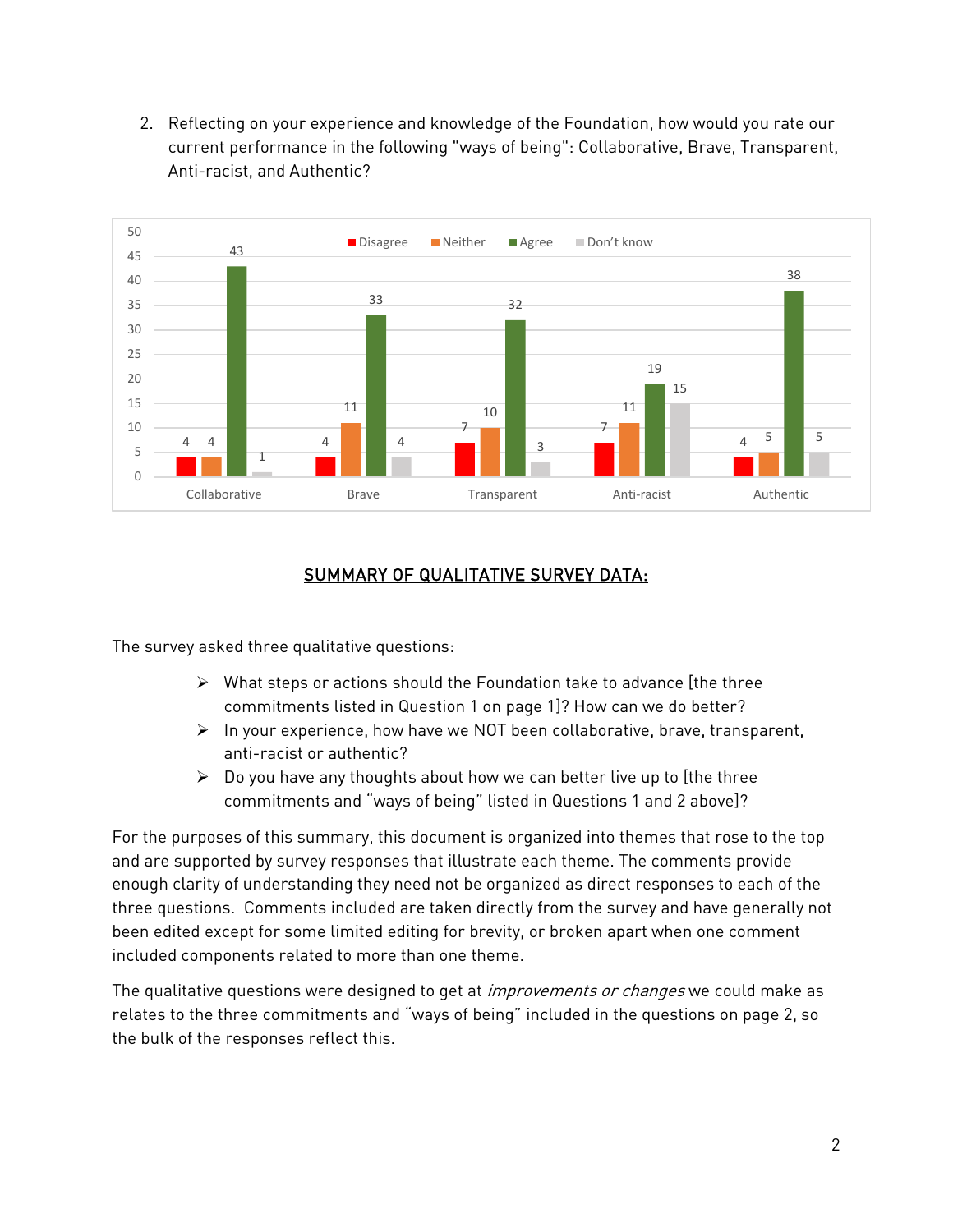# The most significant feedback was in the area of relationships: Engage more directly with community and people with lived experience. Share or give up power. Be accountable.

#### Listen!

- $\triangleright$  Meet with, and listen to people with lived experience in the areas you are considering funding.
- $\triangleright$  Continue to have open and brave conversations with those in communities who have experiences as a part of their life community (work, school, even home).
- $\triangleright$  Engage in tougher conversations.
- Possibly doing outreach to find smaller or nontraditional nonprofits led by and serving BIPOC communities.
- $\triangleright$  Encouragement of people with lived experience to weigh in more on what is needed in their community to be supported — focus groups, advisory board, etc.
- $\triangleright$  Engage directly with underserved communities to get their suggestions for how the Foundation can improve.
- $\triangleright$  Create more stakeholder input opportunities from people of color and those who face other forms of inequity; educate your donor community on these issues.
- $\triangleright$  I am not aware of the foundation engaging low-income/BIPOC people... in a formal or informal way.
- $\triangleright$  I think it's more an issue of consulting with different people and organizations than you have historically.
- $\triangleright$  Listening to those with lived experience to quide the steps and build trusted and authentic partnerships.

### Share Power!

- More horizontal grant-making process like New England Grassroots Environmental Fund (NEGEF/Grassroots Fund).
- $\triangleright$  Work together with the community to come up with solutions to keep the conversation going and find ways of funding efforts that help deconstruct the very systems that support inequity, racial injustice and pain associated with these systems.
- $\triangleright$  Get people with lived experience at the table so that their input is considered in important grant making selections.
- $\triangleright$  Re-evaluate the role and composition of the regional advisory boards  $-$  could they be composed of partner organizations and people with lived experience who could advise grantmaking to align with these goals at the regional level. It was a great start to offer the community research participatory research positions to help get input for the strategic plan. Would be great if you could continue along that path by incorporating this into the regular structure and decision-making of the organization.
- $\triangleright$  The Foundation needs to be the people's foundation and not a small group of decision makers in an ivory tower dictating social improvements in targeted areas.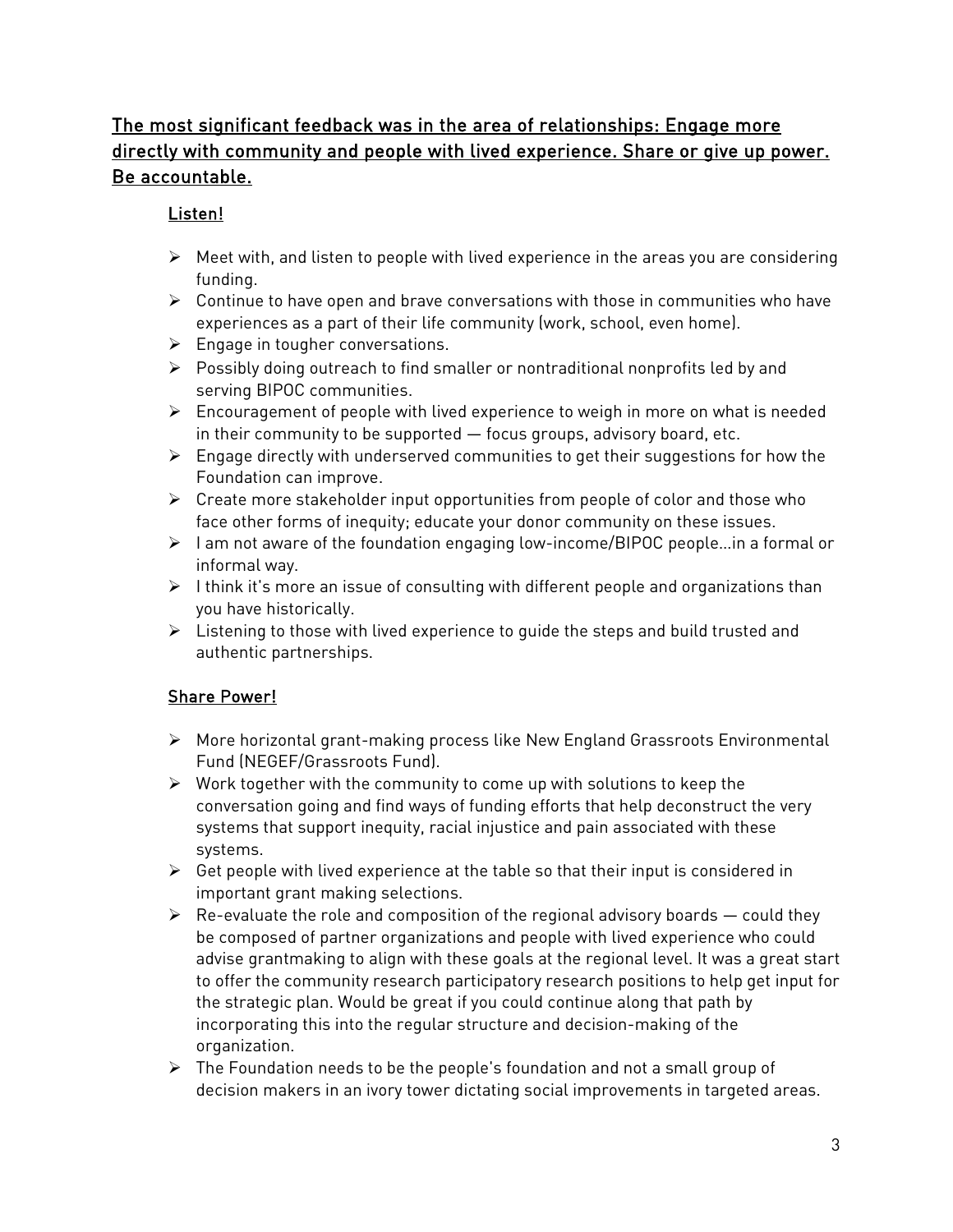$\triangleright$  The Foundation is transparent in what their goals are, but how they got there and who was consulted is not at the forefront.

#### Find ways to be more inclusive!

- $\triangleright$  The Foundation could pay low-income individuals to serve as advisors (they would otherwise not be able to participate as a volunteer).
- $\triangleright$  I would suggest that paying low-income people a stipend both to collect information and share their opinions would be a helpful way to get their participation. Donating their time is likely not often possible.

#### Accountability!

- $\triangleright$  You should appoint a separate board or committee, made up of non-traditional members to review all aspects of the Foundation's efforts on an ongoing basis. Develop an internal report card and report directly to the Board.
- $\triangleright$  I do not believe the Foundation is held accountable by those effected by their decisions.
- $\triangleright$  It's the being accountable to those most affected by your decisions. This is easier said than done. I would ask you how do you measure this, and who measures it?

## Diversify Staff and Board

- $\triangleright$  Start within to create the culture that embodies these words and then from there start to include a more diverse set of voices in leadership positions. Be the change.
- $\triangleright$  Diversify board and staff... and make more efforts at diversifying events like annual celebration (ex. be mindful of communities of color ending up being mostly represented as the evening's entertainment).
- $\triangleright$  Continue to make steps to diversify your board and staff.
- $\triangleright$  I think that the Foundation has recently made efforts to reach people that can provide more authentic feedback and to take down some of the barriers to funding specifically during COVID. I commend these efforts and have seen the impact first hand. However I don't feel that the Foundation has performed at the same level when being transparent, anti-racist or authentic. I think this is reflected in lack of diversity of staff and leadership and that up until now being anti-racist hasn't been a priority. It can appear performative. I think steps are being taken but you have to take real action to prove this is truly a priority and not simply a timely reaction. I am hopeful but if the Foundation is truly brave it will not simply state these values but act on them on every level — internal and external. Is the Foundation ready to be uncomfortable — I hope so.
- $\triangleright$  Quickly looking at the Foundation staff, there appears to be very little diversity and yet the salaries, as detailed on the 990 appear to be competitive. At the very least, more attention could be spent on recruitment.
- $\triangleright$  It would be interesting to learn how many of your existing donors are people of color or of other ethnic groups. What percentage is represented on your board and committees?
- $\triangleright$  Cultural diversity within staff and regional advisory boards is pretty low. Engagement with Indigenous groups and issues is low.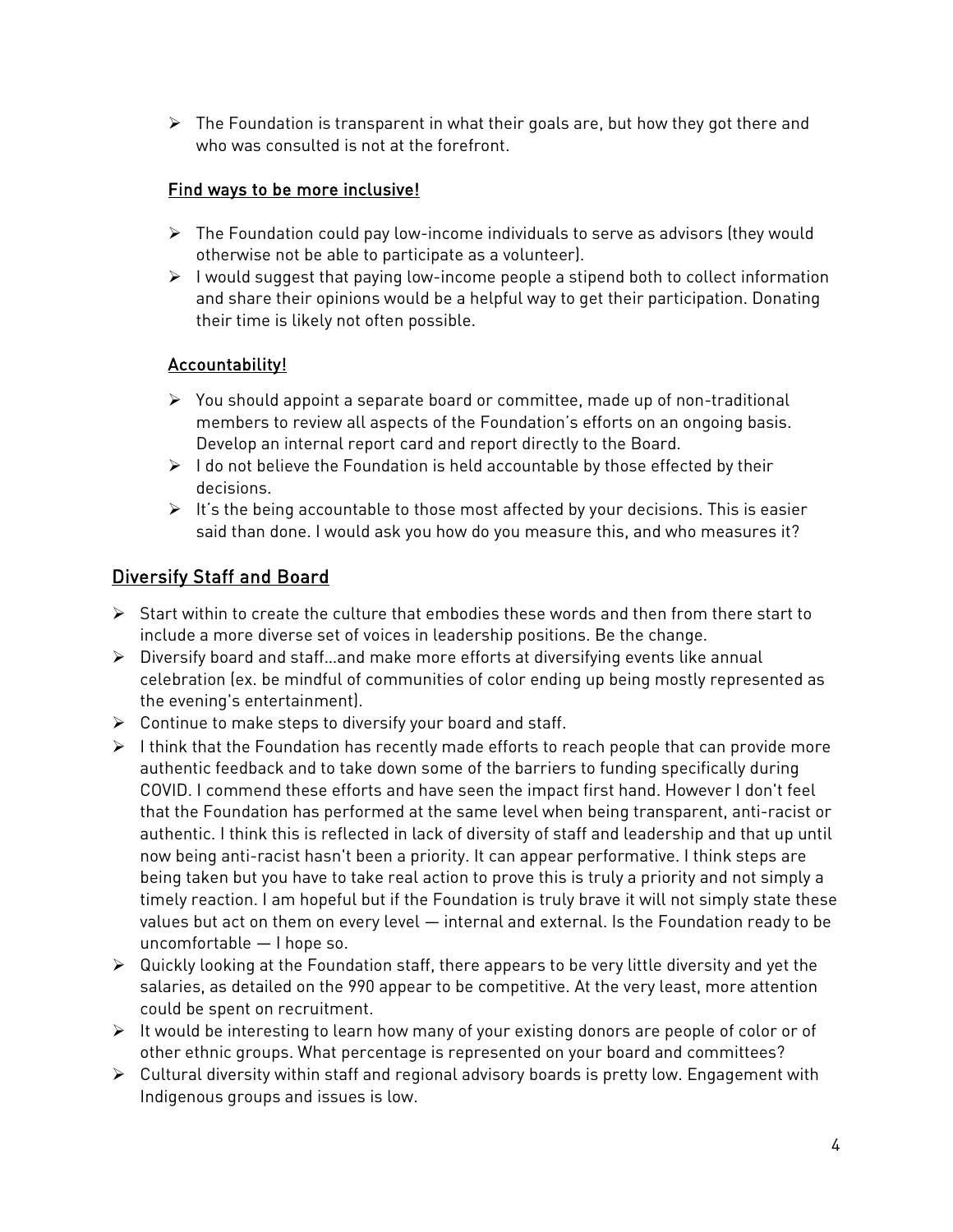## Organizational Culture

- Perhaps the organizational structure/culture limits real engagement and understanding of the work being done in the state? Are you trying to please the donors by checking off what they want to fund as opposed to what is needed?
- $\triangleright$  Focused internally, not externally. Bureaucratic.
- $\triangleright$  Get outside support, make it part of yearly training for staff, create a culture of feedback (internal and external) that will allow for true discussion on hard issues, leadership (board and staff) need to take on training, center the work around these values and do not bend to outside pressure. BE a leader in this work because so much is at stake and the Foundation can make a big impact for SO many.
- > Hiring practices and creating an environment where all feel welcome.

#### Stronger public voice, stronger stance on policy and systems change

- $\triangleright$  In terms of bravery: the nonprofit sector needs you and your donors in the policy advocacy space — in terms of dollars and in terms of unabashed, public support for the issues that matter to BIPOC communities and people with low income. Political reality can change with the intervention of powerful stakeholders…too few nonprofits are stuck carrying the water on controversial policy proposals.
- $\triangleright$  Thank you for your early public statement on HB 544/divisive concepts.
- $\triangleright$  I have noticed a lot of voices regarding the "divisive language" debate in state politics, but have not noticed the NHCF getting out front and center regarding it. Maybe being high profile on that type of thing?

### Funding

- $\triangleright$  Create funds dedicated for equity, race and inclusion initiatives or projects in the state.
- $\triangleright$  Set aside funds for organizations who are trying to advance health equity and racial disparities in their work, but are finding monetary challenges exist for authentic engagement, would be an innovative move by the Foundation.

### Finally, there was significant feedback about the Foundation's role as a leader in doing this work, modeling and supporting change elsewhere

- $\triangleright$  Small institutions need more help educating our communities about the needs and changes that should be made.
- Offer consistent training to grantees that reflect the values you adopted at the NHCF. Through messaging raise awareness of your DEI efforts.
- $\triangleright$  Help grantees to take action to advance [these three commitments]. We want to do more and be more of a partner in the work. I don't always know how to and it can be intimidating to know what to do
- $\triangleright$  Be more explicit about these commitments in all your funding programs and opportunities, and demand the same from those applying for funding.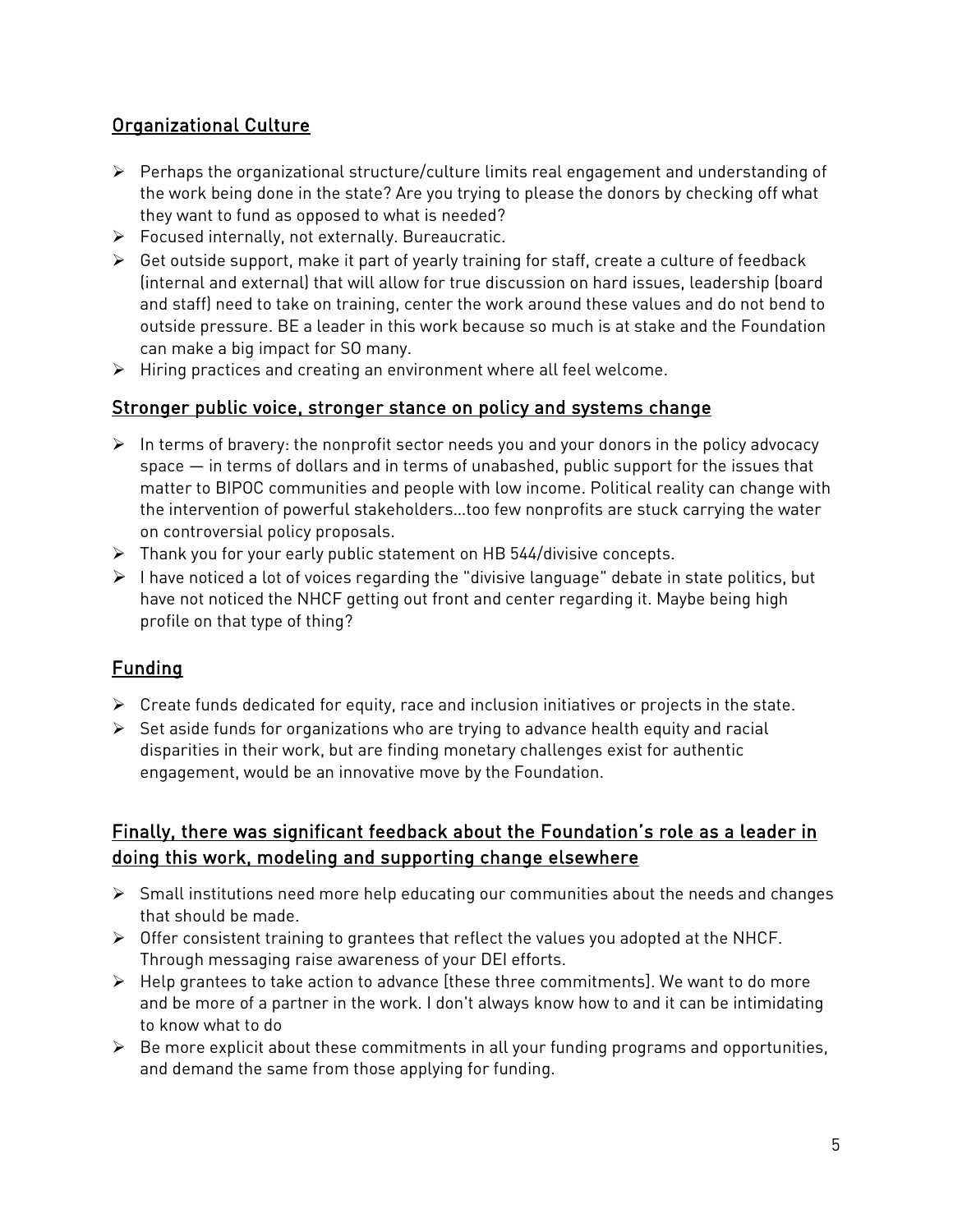- $\triangleright$  The Foundation should share with partners/grantees how they are modeling these values internally — what changes have you made to organizational practices? How did you evaluate what needed to be changed and why? There are learning opportunities for grantees in seeing what you are doing to dismantle white supremacy culture within your organization. It could be as simple as reassessing a hiring process to account for bias, opening up the process for recruiting new board members, assessing vendor selection for events (are you purposeful in working with and supporting small businesses owned by people of color?). These are all examples of internal practice change that the Foundation might be taking on, which would be a tremendous resource for grantees trying to also figure out a path to do better with regard to equity.
- My perception is that NHCF is acting in good faith around these ways of being…you also have the responsibility to be a role model for other organizations and it seems like you are doing that pretty well.
- $\triangleright$  Provide training and guidance so we can better address these issues ourselves and emulate the work of the NHCF.
- $\triangleright$  The New Hampshire Charitable Foundation is one of the leading nonprofits in the state. Through its grant guidelines, opportunities to educate both its grantees and donors, and through internal operations, the Foundation could set a tone for the industry and the state more broadly.
- $\triangleright$  Be a model to grantees and share how the Foundation has moved along the continuum to be more anti-racist.

#### Issue Specific Feedback

- $\triangleright$  Too many nonprofits achieve financial sustainability and the appearance of being "lean" by exploiting workers' commitment to mission — through substandard wages and benefits (most especially inadequate health insurance and meager retirement contributions) and overly long hours. This creates obstacles to nonprofit employment for BIPOC and people from disadvantaged financial backgrounds. Encourage nonprofits to compensate their workers fairly — and support them in doing so.
- $\triangleright$  One area where I've been thinking about how to improve equity is the court system. Landlord/tenant, child welfare, parenting, divorce, juvenile justice, misdemeanor crimes are all areas where judges and the court system play a huge role in people's lives. The Family Division was originally devised to be one judge/one family. It's moved away from that model because of resources and time. There are some niche courts (Drug Court/Mental Health Court — but those courts require a significant investment of time and money). How can this work be meaningfully sustained? How can the NHCF improve access to legal representation and improve judges' ability to engage with their communities with a problem solving/system changing lens (as had been the model that was designed).
- $\triangleright$  One of the largest social justice issues we face in NH is the number of women who work in low-paying positions while trying to raise families. This goes beyond racial lines and is an issue for women statewide, especially since so many women were displaced from the work force during the pandemic. I would like to see the Foundation prioritize this issue as part of their focus on underserved populations.